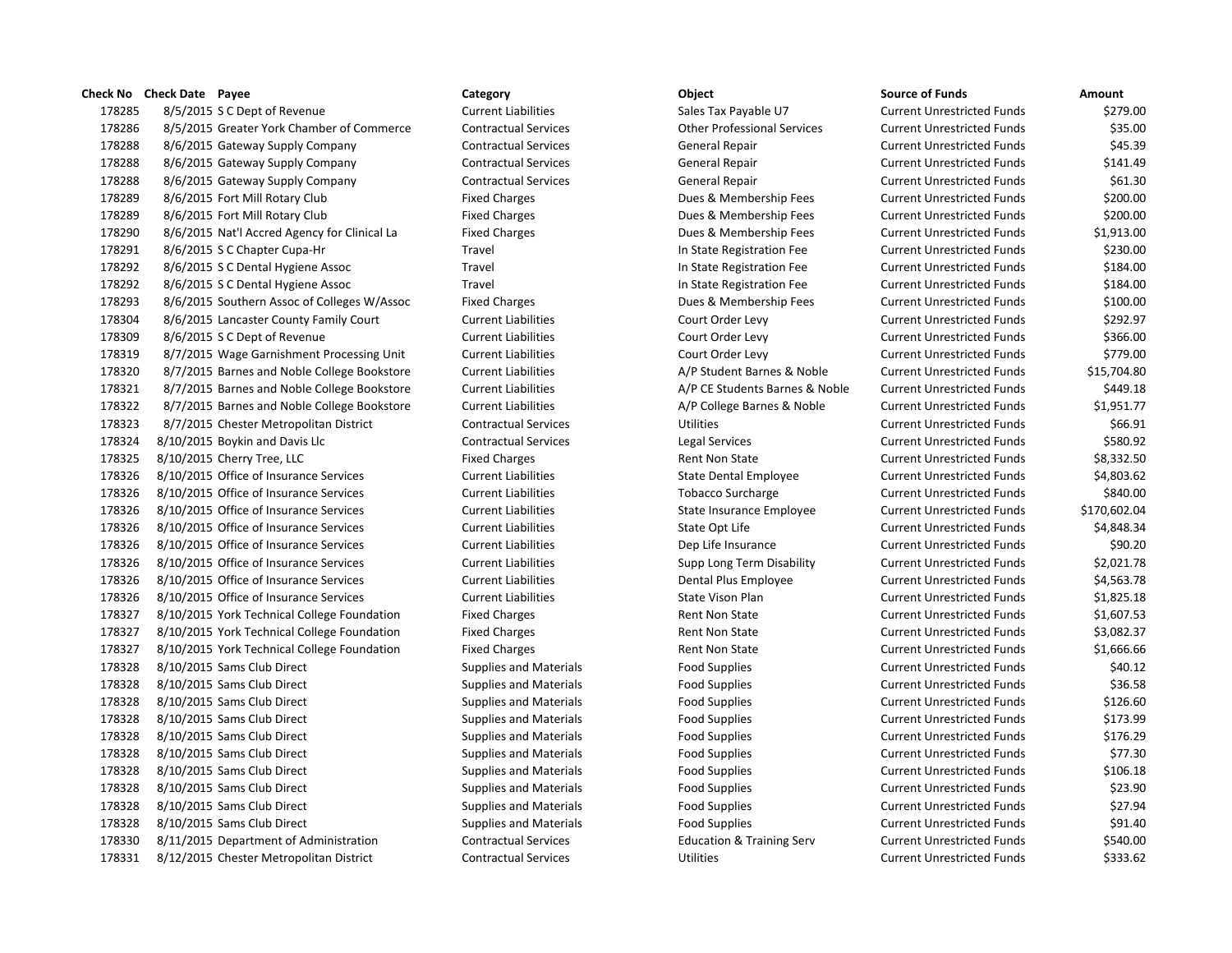## **Check No Check Date Payee Category Category Check No Check Date Object**

178332 8/12/2015 Sysco Food Services of Charlotte Ll Supplies and Materials Food Supplies 178332 8/12/2015 Sysco Food Services of Charlotte Ll Supplies and Materials Food Supplies 178332 8/12/2015 Sysco Food Services of Charlotte Ll Supplies and Materials Food Supplies 178332 8/12/2015 Sysco Food Services of Charlotte Ll Supplies and Materials Food Supplies 178332 8/12/2015 Sysco Food Services of Charlotte Ll Supplies and Materials Food Supplies 178332 8/12/2015 Sysco Food Services of Charlotte Ll Supplies and Materials Food Supplies 178333 8/13/2015 Act Compass/Esl Course Placement Se Contractual Services Other Professional Services 178334 8/13/2015 Adams Outdoor Advertising of Nc Contractual Services Advertising Advertising 178334 8/13/2015 Adams Outdoor Advertising of Nc Contractual Services Current Advertising 178334 8/13/2015 Adams Outdoor Advertising of Nc Contractual Services Advertising Advertising 178335 8/13/2015 Arcpoint Labs Contractual Services Current Current Current Units Services Current Unrestricted Funds & Solomon Services Current Units Services Current Unrestricted Funds \$30.000 Unrestricted Funds \$30.000 178335 8/13/2015 Arcpoint Labs Contractual Services Current United Services Current Unrestricted Funds & Current Unrestricted Funds \$60.000 Millions \$60.000 Millions \$60.000 Millions \$60.000 Millions \$60.000 Millions \$60.0 178336 8/13/2015 C C Dickson Contractual Services General Repair Current Unrestricted Funds \$82.30 178336 8/13/2015 CC Dickson Contractual Services General Repair Current Unrestricted Funds \$761.35 178336 8/13/2015 CC Dickson Contractual Services General Repair Current Unrestricted Funds \$153.21 178337 8/13/2015 Canon Solutions America Inc Fixed Charges Fixed Charges Leased To Own Equip 178337 8/13/2015 Canon Solutions America Inc Fixed Charges Fixed Charges Leased To Own Equip 178338 8/13/2015 Corporate Strategies by Skillpath Contractual Services Education & Training Serv 178339 8/13/2015 Dawa Inc **Permanent Improvements** Other Permanent Imp 178340 8/13/2015 Dell Computer Corporation Supplies and Materials Current Current Current Unrestricted Funds & 178340 8/13/2015 Dell Computer Corporation Supplies and Materials Current Current Current Unrestricted Funds & 178341 8/13/2015 William A. Dixon Contractual Services Contractual Services Current Current Unrestricted Funds 178342 8/13/2015 Drums Tire & Battery Service Contractual Services General Repair 178342 8/13/2015 Drums Tire & Battery Service Contractual Services General Repair 178342 8/13/2015 Drums Tire & Battery Service Contractual Services General Repair 178342 8/13/2015 Drums Tire & Battery Service Contractual Services General Repair 178342 8/13/2015 Drums Tire & Battery Service Contractual Services General Repair 178342 8/13/2015 Drums Tire & Battery Service Contractual Services General Repair 178342 8/13/2015 Drums Tire & Battery Service Contractual Services General Repair 178343 8/13/2015 ESP Associates PA **Permanent Improvements** Fees, Arch, Eng & Other Conserverse Plant \$568.756 178343 8/13/2015 ESP Associates PA **Permanent Improvements** Reimbursables 178343 8/13/2015 ESP Associates PA **Permanent Improvements** Reimbursables 178343 8/13/2015 ESP Associates PA **Permanent Improvements** Fees, Arch, Eng & Other 178344 8/13/2015 Grace Outdoor, LLC Contractual Services Advertising Advertising 178345 8/13/2015 Melanie Rowe Catering Supplies and Materials Food Supplies Food Supplies 178346 8/13/2015 Natl Assoc of Student Fin Aid Admin Fixed Charges Funds bues & Membership Fees 178347 8/13/2015 The Pest Bureau Contractual Services Contractual Services Current Unrestricted Funds \$422.000 178349 8/13/2015 U.S. Postal Service Supplies and Materials Postage Postage Current Unrestricted Funds \$274.00 178350 8/13/2015 Waste Management of the Carolinas Contractual Services Current Utilities 178351 8/13/2015 Association of Community College Tr Supplies and Materials Current Current Cupplies 178351 8/13/2015 Association of Community College Tr Supplies and Materials Current Current Current Current Current Current Current Current Current Current Current Current Current Current Current Current Current Current Cu 178352 8/13/2015 City Club of Rock Hill Fixed Charges Fixed Charges Dues & Membership Fees 178353 8/13/2015 York County Regional Chamber of Com Fixed Charges Dues & Membership Fees 178363 8/17/2015 City Club of Rock Hill Fixed Charges Fixed Charges Dues & Membership Fees Current Unrestricted Funds

| Source of Funds                   | Amount      |
|-----------------------------------|-------------|
| <b>Current Unrestricted Funds</b> | ( \$89.70)  |
| <b>Current Unrestricted Funds</b> | \$93.30     |
| <b>Current Unrestricted Funds</b> | \$712.72    |
| <b>Current Unrestricted Funds</b> | \$1,152.25  |
| <b>Current Unrestricted Funds</b> | \$1,013.16  |
| <b>Current Unrestricted Funds</b> | \$1,211.68  |
| <b>Current Unrestricted Funds</b> | \$490.40    |
| <b>Current Unrestricted Funds</b> | \$803.52    |
| <b>Current Unrestricted Funds</b> | \$6,750.00  |
| <b>Current Unrestricted Funds</b> | \$1,650.00  |
| <b>Current Unrestricted Funds</b> | \$30.00     |
| <b>Current Unrestricted Funds</b> | \$60.00     |
| <b>Current Unrestricted Funds</b> | \$82.30     |
| <b>Current Unrestricted Funds</b> | \$761.35    |
| <b>Current Unrestricted Funds</b> | \$153.21    |
| <b>Current Unrestricted Funds</b> | \$32.10     |
| <b>Current Unrestricted Funds</b> | \$27.42     |
| <b>Current Unrestricted Funds</b> | \$5,200.00  |
| <b>Unexpended Plant</b>           | \$13,000.00 |
| <b>Current Unrestricted Funds</b> | \$1,406.52  |
| <b>Current Unrestricted Funds</b> | \$118.99    |
| <b>Current Unrestricted Funds</b> | \$650.00    |
| <b>Current Unrestricted Funds</b> | \$8.00      |
| <b>Current Unrestricted Funds</b> | \$74.00     |
| <b>Current Unrestricted Funds</b> | \$58.50     |
| <b>Current Unrestricted Funds</b> | \$26.95     |
| <b>Current Unrestricted Funds</b> | \$500.00    |
| <b>Current Unrestricted Funds</b> | \$58.00     |
| <b>Current Unrestricted Funds</b> | \$8.00      |
| <b>Unexpended Plant</b>           | \$568.75    |
| <b>Unexpended Plant</b>           | \$132.83    |
| <b>Unexpended Plant</b>           | \$23.23     |
| <b>Unexpended Plant</b>           | \$1,404.50  |
| <b>Current Unrestricted Funds</b> | \$2,200.00  |
| <b>Current Unrestricted Funds</b> | \$3,322.75  |
| <b>Current Unrestricted Funds</b> | \$1,522.00  |
| <b>Current Unrestricted Funds</b> | \$422.00    |
| <b>Current Unrestricted Funds</b> | \$274.00    |
| <b>Current Unrestricted Funds</b> | \$257.81    |
| <b>Current Unrestricted Funds</b> | \$285.00    |
| <b>Current Unrestricted Funds</b> | \$0.00      |
| <b>Current Unrestricted Funds</b> | \$33.37     |
| <b>Current Unrestricted Funds</b> | \$5,300.00  |
| Current Unrestricted Funds        | ८२२ २२      |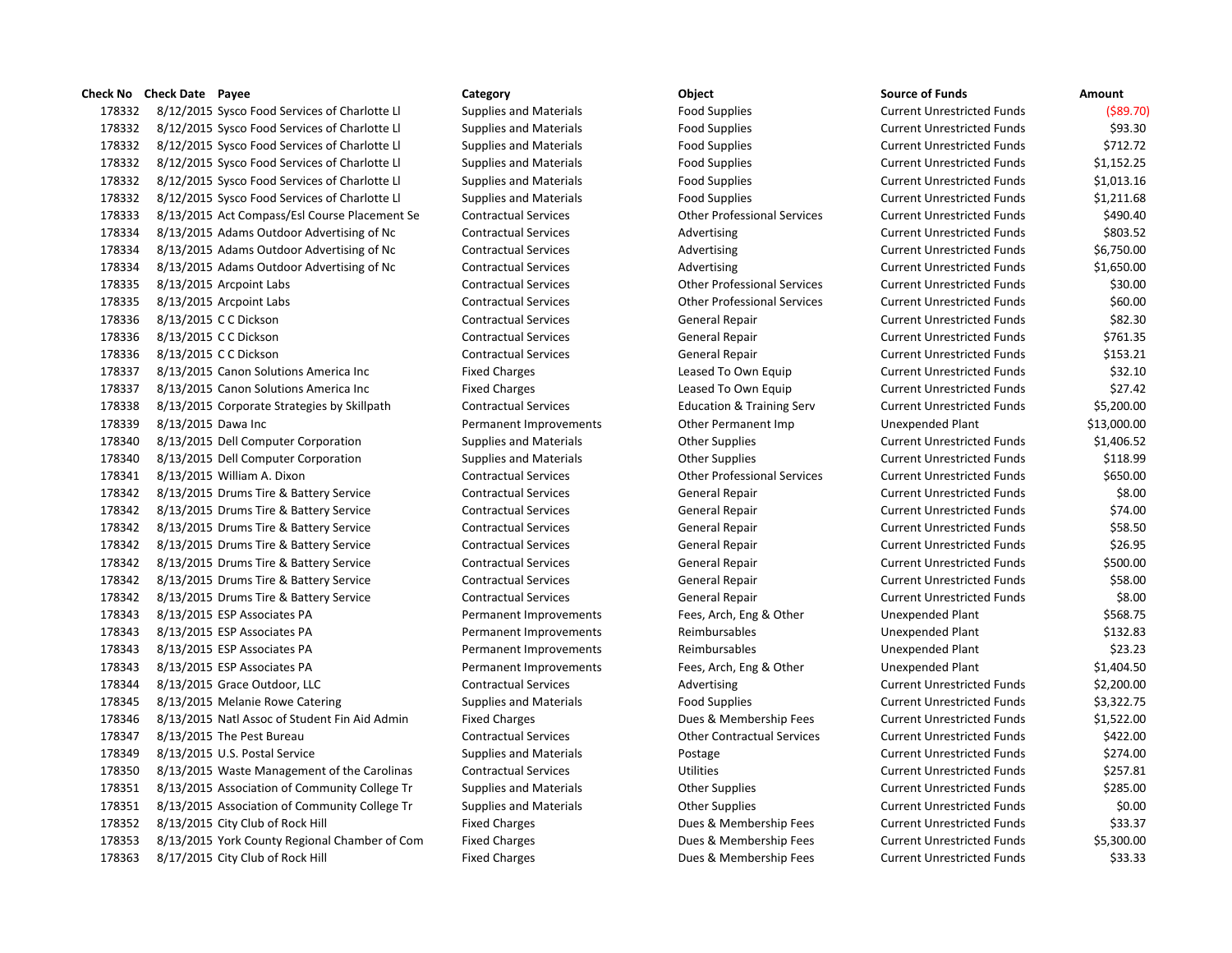8/17/2015 Peoples First Insurance Contractual Services Other Professional Services Current Unrestricted Funds \$911.60 8/17/2015 Peoples First Insurance Contractual Services Other Professional Services Current Unrestricted Funds \$0.00 8/17/2015 Peoples First Insurance Contractual Services Other Professional Services Current Unrestricted Funds \$0.00 8/18/2015 Arts Council of York County Supplies and Materials Other Supplies Current Unrestricted Funds \$1,500.00 8/18/2015 Chester County Natural Gas Authorit Supplies and Materials Other Supplies Current Unrestricted Funds \$500.00 8/18/2015 Chester County Natural Gas Authorit Supplies and Materials Other Supplies Current Unrestricted Funds \$0.00 8/18/2015 Chester County Natural Gas Authorit Supplies and Materials Other Supplies Current Unrestricted Funds \$0.00 178382 8/18/2015 Herald Publishing Contractual Services Advertising Current Unrestricted Funds \$322.88 178382 8/18/2015 Herald Publishing Contractual Services Advertising Current Unrestricted Funds \$2,821.05 178382 8/18/2015 Herald Publishing Contractual Services Advertising Current Unrestricted Funds \$900.00 178382 8/18/2015 Herald Publishing The Superint Contractual Services Advertising Current Unrestricted Funds \$150.00 178382 8/18/2015 Herald Publishing Contractual Services Advertising Current Unrestricted Funds \$1,800.00 178382 8/18/2015 Herald Publishing Contractual Services Advertising Advertising Current Unrestricted Funds \$1,000.00 8/18/2015 Indian Land Rotary Club Foundation Supplies and Materials Other Supplies Current Unrestricted Funds \$500.00 178386 8/18/2015 Herald Publishing The Supervices Contractual Services Advertising Current Unrestricted Funds \$9.36 178386 8/18/2015 Herald Publishing The Contractual Services Advertising Current Unrestricted Funds \$9.36 178386 8/18/2015 Herald Publishing The Supervices Contractual Services Advertising Current Unrestricted Funds \$9.36 178386 8/18/2015 Herald Publishing The Supervices Contractual Services Advertising Current Unrestricted Funds \$9.36 178387 8/18/2015 Hunter Aligning and Balancing Supplies and Materials Education Supplies Current Unrestricted Funds \$395.56 8/19/2015 Business Officers Peer Group Fixed Charges Dues & Membership Fees Current Unrestricted Funds \$250.00 8/19/2015 Business Officers Peer Group Fixed Charges Dues & Membership Fees Current Unrestricted Funds \$0.00 8/20/2015 Allfire Services, Llc Contractual Services Other Professional Services Current Unrestricted Funds \$607.25 8/20/2015 Ameripride Services Inc Supplies and Materials Major Supplies Current Unrestricted Funds \$88.36 178394 8/20/2015 Anderson Stamp and Engraving Supplies and Materials Component Supplies Current Unrestricted Funds \$49.30 178395 8/20/2015 CC Dickson Contractual Services General Repair Current Unrestricted Funds \$305.84 178395 8/20/2015 C C Dickson Contractual Services General Repair Current Unrestricted Funds \$157.50 8/20/2015 Cengage Learning Inc Contractual Services Data Processing Serv Current Unrestricted Funds \$1,386.84 8/20/2015 Cengage Learning Inc Contractual Services Data Processing Serv Current Unrestricted Funds \$1,598.68 8/20/2015 Cengage Learning Inc Contractual Services Data Processing Serv Current Unrestricted Funds \$1,850.35 8/20/2015 Cengage Learning Inc Contractual Services Data Processing Serv Current Unrestricted Funds \$200.00 8/20/2015 Dade Paper and Bag Co Supplies and Materials Other Supplies Current Unrestricted Funds \$589.00 8/20/2015 Dade Paper and Bag Co Supplies and Materials Other Supplies Current Unrestricted Funds \$579.00 8/20/2015 Dell Computer Corporation Contractual Services Other Contractual Services Current Unrestricted Funds \$2,300.00 8/20/2015 Demco Contractual Services Data Processing Serv Current Unrestricted Funds \$562.00 8/20/2015 Demco Contractual Services Data Processing Serv Current Unrestricted Funds \$58.65 8/20/2015 Fastenal Contractual Services Other Contractual Services Current Unrestricted Funds \$397.27 8/20/2015 Fortune Academy Inc Contractual Services Other Professional Services Current Unrestricted Funds \$1,327.80 178402 8/20/2015 Honey Baked Ham Company Supplies and Materials Food Supplies Current Unrestricted Funds \$166.05 8/20/2015 Interior Plantscapes Llc Contractual Services Other Professional Services Current Unrestricted Funds \$268.00 178404 8/20/2015 Jacksons Kitchen Supplies and Materials Food Supplies Food Supplies Current Unrestricted Funds \$877.57 8/20/2015 Love Security Services Inc Contractual Services Other Contractual Services Current Unrestricted Funds \$345.60 8/20/2015 Love Security Services Inc Contractual Services Other Contractual Services Current Unrestricted Funds \$432.00 8/20/2015 Love Security Services Inc Contractual Services Other Contractual Services Current Unrestricted Funds \$421.20 8/20/2015 Love Security Services Inc Contractual Services Other Contractual Services Current Unrestricted Funds \$540.00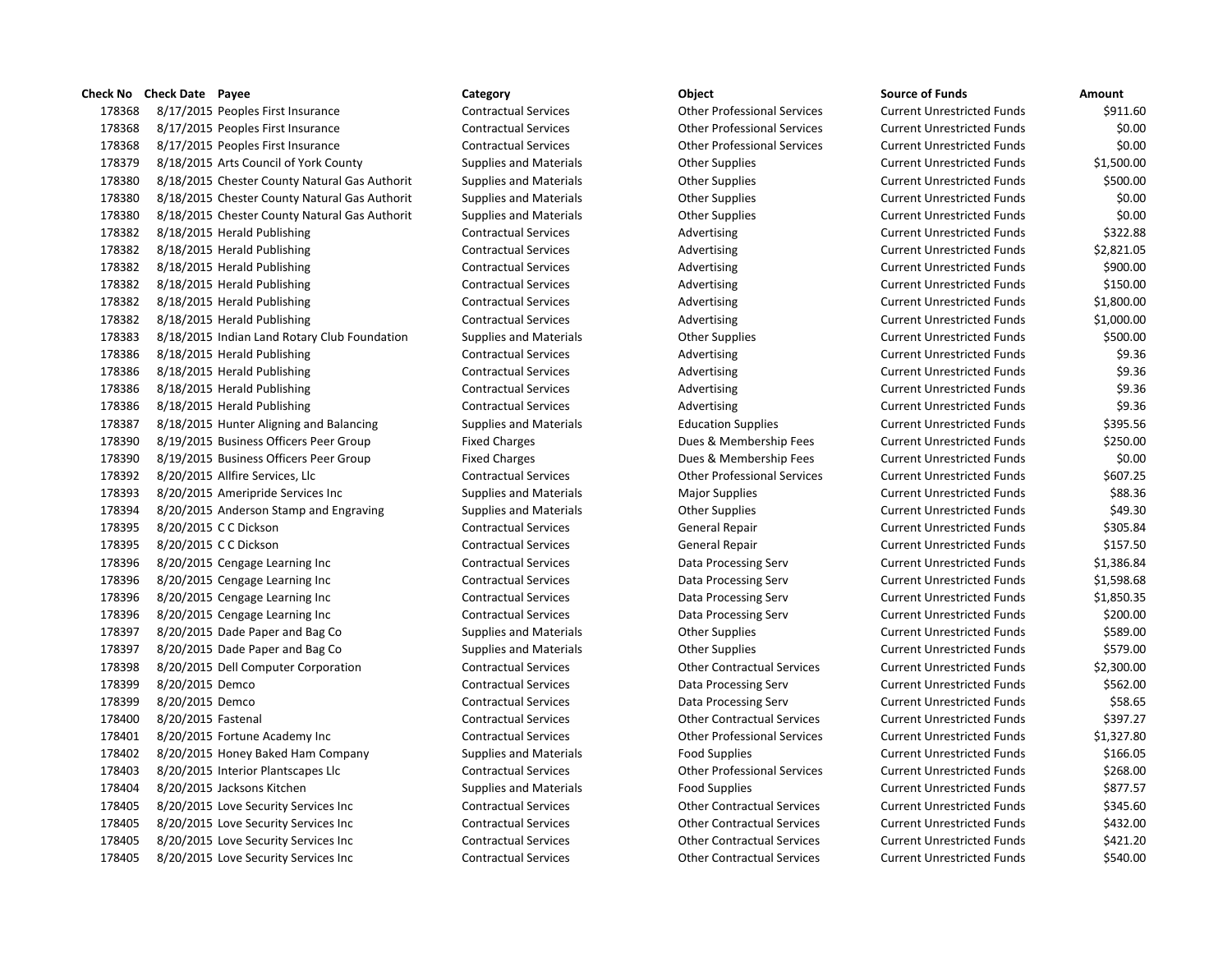8/20/2015 Love Security Services Inc Contractual Services Other Contractual Services Current Unrestricted Funds \$540.00 8/20/2015 Larry Lovett Contractual Services Other Contractual Services Current Unrestricted Funds \$145.00 8/20/2015 Merus Refreshment Services Inc Supplies and Materials Food Supplies Current Unrestricted Funds \$73.72 8/20/2015 Mid-Carolina Ahec, Inc. Contractual Services Other Professional Services Current Unrestricted Funds \$40.00 8/20/2015 Mid-Carolina Ahec, Inc. Contractual Services Other Professional Services Current Unrestricted Funds \$36.00 8/20/2015 Ontario Investments, Inc. Fixed Charges Leased To Own Equip Current Unrestricted Funds \$1,730.13 178410 8/20/2015 Panera Llc Supplies and Materials Food Supplies Food Supplies Current Unrestricted Funds \$67.43 8/20/2015 Simplex Grinnell Lp Contractual Services Other Contractual Services Current Unrestricted Funds \$830.00 8/20/2015 Simplex Grinnell Lp Contractual Services Other Contractual Services Current Unrestricted Funds \$683.00 8/20/2015 Simplex Grinnell Lp Contractual Services Other Contractual Services Current Unrestricted Funds \$995.00 8/20/2015 Simplex Grinnell Lp Contractual Services Other Contractual Services Current Unrestricted Funds \$613.00 8/20/2015 Simplex Grinnell Lp Contractual Services Other Contractual Services Current Unrestricted Funds \$1,085.00 8/20/2015 Simplex Grinnell Lp Contractual Services Other Contractual Services Current Unrestricted Funds \$1,186.00 8/20/2015 Simplex Grinnell Lp Contractual Services Other Contractual Services Current Unrestricted Funds \$1,468.00 8/20/2015 Simplex Grinnell Lp Contractual Services Other Contractual Services Current Unrestricted Funds \$1,057.00 8/20/2015 Simplex Grinnell Lp Contractual Services Other Contractual Services Current Unrestricted Funds \$850.00 8/20/2015 Simplex Grinnell Lp Contractual Services Other Contractual Services Current Unrestricted Funds \$869.00 8/20/2015 Simplex Grinnell Lp Contractual Services Other Contractual Services Current Unrestricted Funds \$661.00 8/20/2015 Simplex Grinnell Lp Contractual Services Other Contractual Services Current Unrestricted Funds \$1,030.00 8/20/2015 Simplex Grinnell Lp Contractual Services Other Contractual Services Current Unrestricted Funds \$803.00 8/20/2015 Simplex Grinnell Lp Contractual Services Other Contractual Services Current Unrestricted Funds \$656.00 8/20/2015 Simplex Grinnell Lp Contractual Services Other Contractual Services Current Unrestricted Funds \$2,645.00 8/20/2015 Simplex Grinnell Lp Contractual Services Other Contractual Services Current Unrestricted Funds \$1,224.00 8/20/2015 Softdocs Inc Contractual Services Other Professional Services Current Unrestricted Funds \$595.00 178413 8/20/2015 Sourceone Healthcare Supplies and Materials Medical & Lab Supplies Current Unrestricted Funds \$90.22 8/20/2015 Staffmark Contractual Services Other Professional Services Current Unrestricted Funds \$293.20 8/20/2015 Staffmark Contractual Services Other Professional Services Current Unrestricted Funds \$297.20 8/20/2015 Staffmark Contractual Services Other Contractual Services Current Unrestricted Funds \$489.47 8/20/2015 Staffmark Contractual Services Other Contractual Services Current Unrestricted Funds \$482.90 8/20/2015 Uni Guard Security Agency Inc Contractual Services Other Contractual Services Current Unrestricted Funds \$76.00 8/20/2015 Xerox Corporation Fixed Charges Leased To Own Equip Current Unrestricted Funds \$732.70 8/20/2015 Bank of America Current Liabilities A/P Bank of America Current Unrestricted Funds \$183,758.42 8/20/2015 City Club of Rock Hill Supplies and Materials Food Supplies Current Unrestricted Funds \$33.92 8/20/2015 City Club of Rock Hill Fixed Charges Dues & Membership Fees Current Unrestricted Funds \$33.33 8/20/2015 Natl Assoc for the Edu of Young Chi Fixed Charges Dues & Membership Fees Current Unrestricted Funds \$61.00 8/20/2015 S C Society of Radiologic Tech Inc Fixed Charges Dues & Membership Fees Current Unrestricted Funds \$55.00 8/21/2015 Register of Copyrights Fixed Charges Dues & Membership Fees Current Unrestricted Funds \$40.00 178426 8/25/2015 Barnes and Noble College Bookstore Current Liabilities Current A/P Student Barnes & Noble Current Unrestricted Funds \$860.18 8/25/2015 Business Card Travel Out of State Air Trans Current Unrestricted Funds \$85.00 8/25/2015 Business Card Travel Out of State Air Trans Current Unrestricted Funds \$52.00 178427 8/25/2015 Business Card Travel Travel Travel Current Out of State Air Trans Current Unrestricted Funds \$85.00 8/25/2015 Business Card Travel Out of State Air Trans Current Unrestricted Funds \$50.00 8/25/2015 Business Card Travel Out of State Air Trans Current Unrestricted Funds \$25.00

8/25/2015 Business Card Travel Out of State Air Trans Current Restricted Funds \$50.00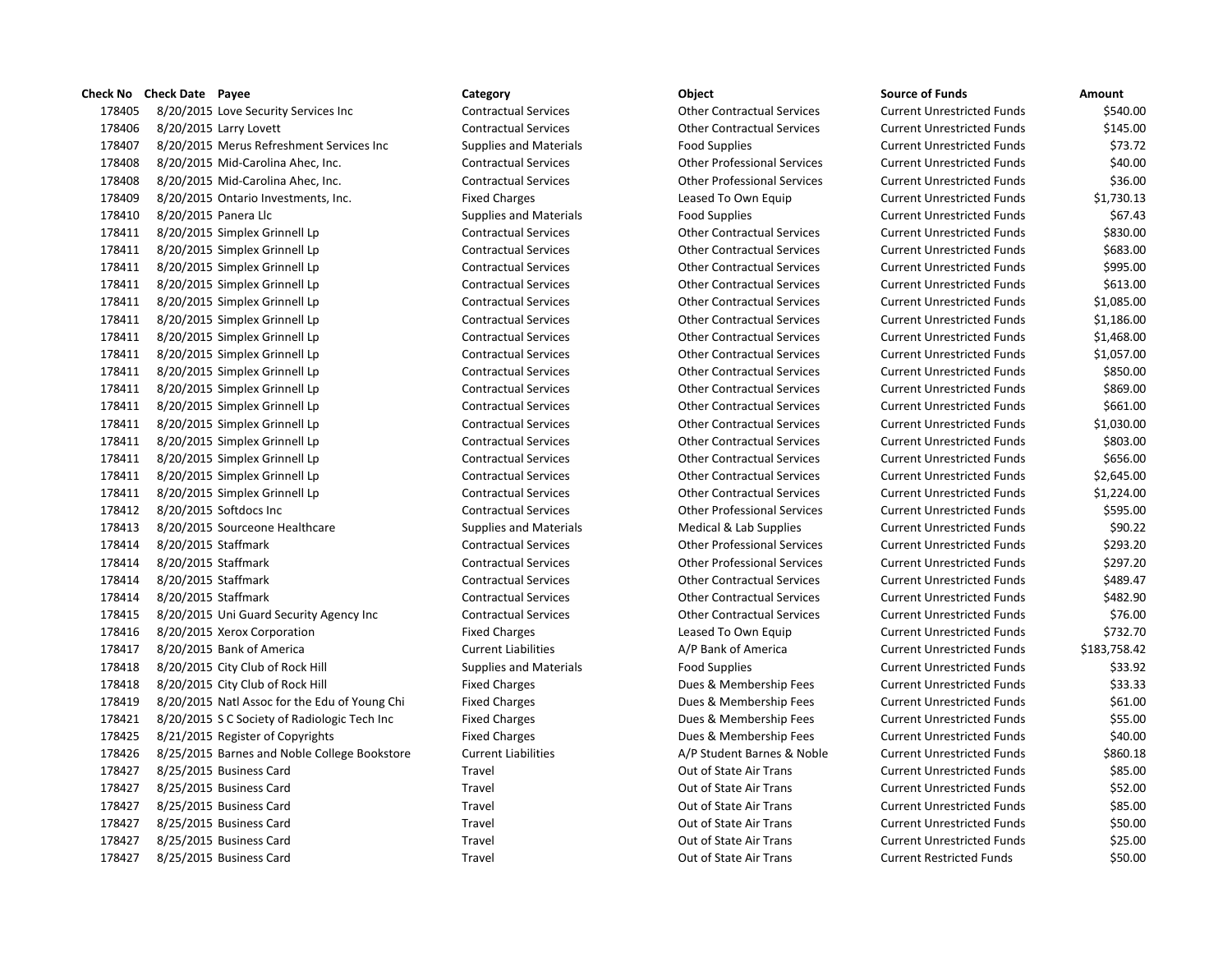|        | Check No Check Date Payee               | Category                      | Object                            | <b>Source of Funds</b>            | Amount     |
|--------|-----------------------------------------|-------------------------------|-----------------------------------|-----------------------------------|------------|
| 178427 | 8/25/2015 Business Card                 | Travel                        | Out of State Lodging              | <b>Current Unrestricted Funds</b> | \$1,216.25 |
| 178427 | 8/25/2015 Business Card                 | Travel                        | Out of State Lodging              | <b>Current Unrestricted Funds</b> | \$434.49   |
| 178427 | 8/25/2015 Business Card                 | Travel                        | Out of State Lodging              | <b>Current Unrestricted Funds</b> | \$1,309.50 |
| 178427 | 8/25/2015 Business Card                 | Travel                        | Out of State Lodging              | <b>Current Unrestricted Funds</b> | \$519.76   |
| 178427 | 8/25/2015 Business Card                 | Travel                        | Out of State Lodging              | <b>Current Unrestricted Funds</b> | (58.99)    |
| 178427 | 8/25/2015 Business Card                 | Travel                        | Out of State Lodging              | <b>Current Unrestricted Funds</b> | \$434.49   |
| 178427 | 8/25/2015 Business Card                 | Travel                        | Out of State Lodging              | <b>Current Unrestricted Funds</b> | \$967.00   |
| 178427 | 8/25/2015 Business Card                 | Travel                        | Out of State Lodging              | <b>Current Unrestricted Funds</b> | \$434.49   |
| 178427 | 8/25/2015 Business Card                 | Travel                        | Out of State Lodging              | <b>Current Unrestricted Funds</b> | \$579.32   |
| 178427 | 8/25/2015 Business Card                 | Travel                        | Out of State Misc Travel          | <b>Current Restricted Funds</b>   | \$71.16    |
| 178427 | 8/25/2015 Business Card                 | Travel                        | In State Lodging                  | <b>Current Restricted Funds</b>   | \$643.77   |
| 178427 | 8/25/2015 Business Card                 | Travel                        | In State Lodging                  | <b>Current Restricted Funds</b>   | \$610.47   |
| 178427 | 8/25/2015 Business Card                 | Travel                        | In State Lodging                  | <b>Current Restricted Funds</b>   | \$610.47   |
| 178427 | 8/25/2015 Business Card                 | Travel                        | In State Lodging                  | <b>Current Unrestricted Funds</b> | \$369.60   |
| 178427 | 8/25/2015 Business Card                 | Travel                        | In State Misc Travel Exp          | <b>Current Restricted Funds</b>   | \$42.72    |
| 178427 | 8/25/2015 Business Card                 | Travel                        | Out of State Other Trans          | <b>Current Unrestricted Funds</b> | \$30.00    |
| 178427 | 8/25/2015 Business Card                 | Travel                        | Out of State Lodging              | <b>Current Restricted Funds</b>   | \$790.04   |
| 178427 | 8/25/2015 Business Card                 | Travel                        | Out of State Other Trans          | <b>Current Unrestricted Funds</b> | \$52.13    |
| 178427 | 8/25/2015 Business Card                 | Travel                        | Out of State Other Trans          | <b>Current Unrestricted Funds</b> | \$69.96    |
| 178427 | 8/25/2015 Business Card                 | Travel                        | Out of State Other Trans          | <b>Current Unrestricted Funds</b> | \$28.05    |
| 178427 | 8/25/2015 Business Card                 | Travel                        | Out of State Misc Travel          | <b>Current Unrestricted Funds</b> | \$30.25    |
| 178427 | 8/25/2015 Business Card                 | Travel                        | Out of State Misc Travel          | <b>Current Unrestricted Funds</b> | \$20.00    |
| 178427 | 8/25/2015 Business Card                 | Travel                        | Out of State Misc Travel          | <b>Current Unrestricted Funds</b> | \$49.00    |
| 178428 | 8/25/2015 Business Card                 | Travel                        | Out of State Other Trans          | <b>Current Unrestricted Funds</b> | \$28.00    |
| 178428 | 8/25/2015 Business Card                 | Travel                        | Out of State Misc Travel          | <b>Current Unrestricted Funds</b> | \$101.01   |
| 178428 | 8/25/2015 Business Card                 | Travel                        | Out of State Misc Travel          | <b>Current Unrestricted Funds</b> | \$60.00    |
| 178428 | 8/25/2015 Business Card                 | Travel                        | Out of State Other Trans          | <b>Current Unrestricted Funds</b> | \$14.50    |
| 178428 | 8/25/2015 Business Card                 | <b>Contractual Services</b>   | <b>Other Contractual Services</b> | <b>Current Unrestricted Funds</b> | \$619.91   |
| 178428 | 8/25/2015 Business Card                 | Travel                        | Out of State Lodging              | <b>Current Unrestricted Funds</b> | \$434.49   |
| 178428 | 8/25/2015 Business Card                 | Travel                        | Out of State Lodging              | <b>Current Unrestricted Funds</b> | \$617.55   |
| 178428 | 8/25/2015 Business Card                 | Travel                        | Out of State Lodging              | <b>Current Unrestricted Funds</b> | \$493.52   |
| 178428 | 8/25/2015 Business Card                 | Travel                        | Out of State Lodging              | <b>Current Unrestricted Funds</b> | \$612.64   |
| 178428 | 8/25/2015 Business Card                 | Travel                        | In State Lodging                  | <b>Current Unrestricted Funds</b> | \$477.00   |
| 178428 | 8/25/2015 Business Card                 | Travel                        | Out of State Air Trans            | <b>Current Unrestricted Funds</b> | \$52.00    |
| 178428 | 8/25/2015 Business Card                 | Travel                        | Out of State Air Trans            | <b>Current Unrestricted Funds</b> | \$50.00    |
| 178428 | 8/25/2015 Business Card                 | Travel                        | Out of State Air Trans            | <b>Current Unrestricted Funds</b> | \$120.00   |
| 178429 | 8/25/2015 Business Card                 | Travel                        | In State Lodging                  | <b>Current Unrestricted Funds</b> | \$100.00   |
| 178430 | 8/25/2015 Chester Metropolitan District | <b>Contractual Services</b>   | <b>Utilities</b>                  | <b>Current Unrestricted Funds</b> | \$87.91    |
| 178431 | 8/25/2015 Chester Rental Uniform        | <b>Current Liabilities</b>    | Uniform                           | <b>Current Unrestricted Funds</b> | \$27.84    |
| 178431 | 8/25/2015 Chester Rental Uniform        | <b>Current Liabilities</b>    | Uniform                           | <b>Current Unrestricted Funds</b> | \$27.84    |
| 178431 | 8/25/2015 Chester Rental Uniform        | <b>Current Liabilities</b>    | Uniform                           | <b>Current Unrestricted Funds</b> | \$27.84    |
| 178431 | 8/25/2015 Chester Rental Uniform        | <b>Current Liabilities</b>    | Uniform                           | <b>Current Unrestricted Funds</b> | \$27.84    |
| 178431 | 8/25/2015 Chester Rental Uniform        | <b>Current Liabilities</b>    | Uniform                           | <b>Current Unrestricted Funds</b> | \$27.84    |
| 178431 | 8/25/2015 Chester Rental Uniform        | <b>Supplies and Materials</b> | <b>Clothing Supplies</b>          | <b>Current Unrestricted Funds</b> | \$27.84    |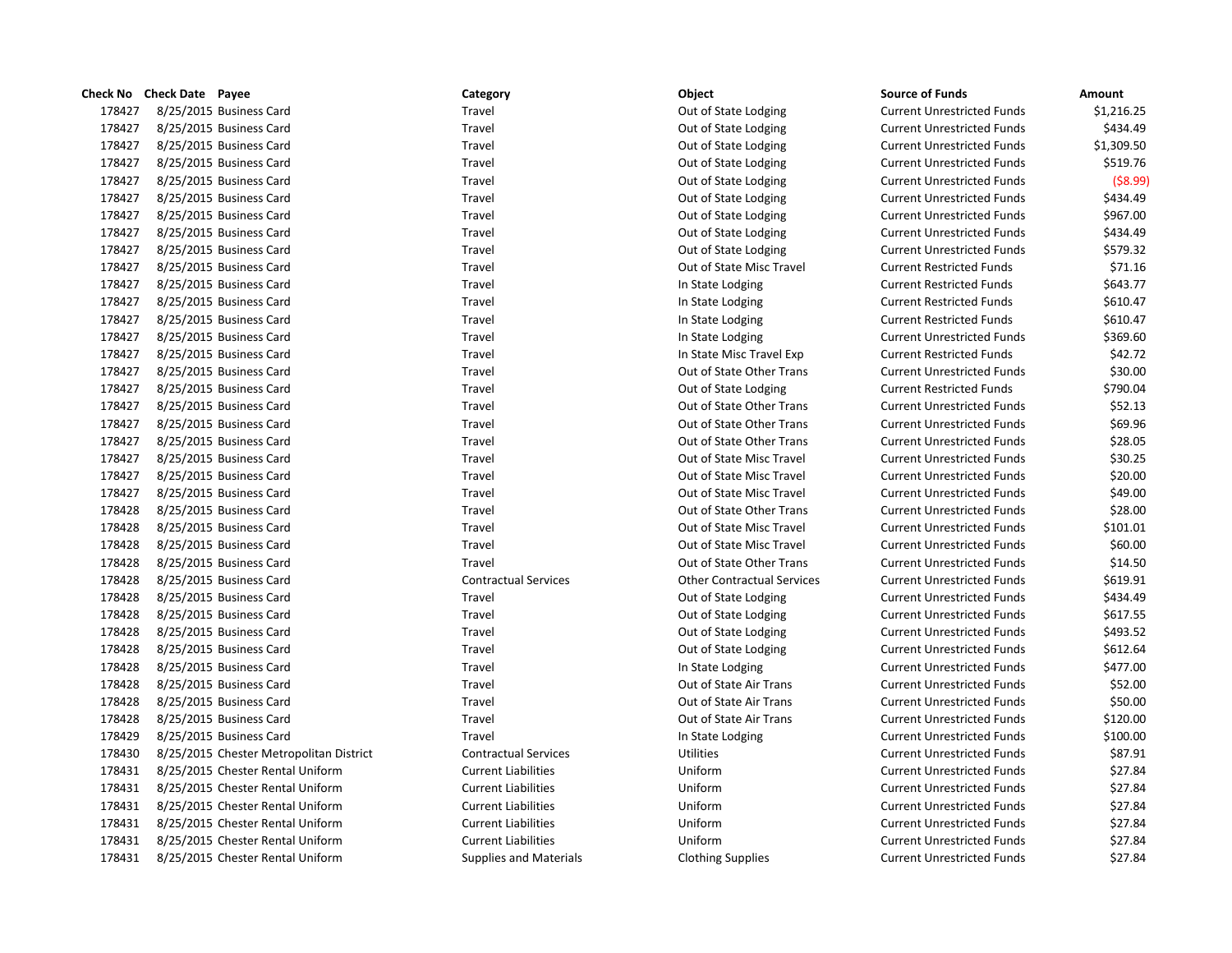# 8/25/2015 Chester Rental Uniform Supplies and Materials Clothing Supplies Current Unrestricted Funds \$27.84 8/25/2015 Chester Rental Uniform Supplies and Materials Clothing Supplies Current Unrestricted Funds \$27.84 8/25/2015 Chester Rental Uniform Supplies and Materials Clothing Supplies Current Unrestricted Funds \$27.84 8/25/2015 Chester Rental Uniform Supplies and Materials Clothing Supplies Current Unrestricted Funds \$27.84 8/25/2015 Chester Rental Uniform Supplies and Materials Clothing Supplies Current Unrestricted Funds \$11.66 8/25/2015 Chester Rental Uniform Supplies and Materials Clothing Supplies Current Unrestricted Funds \$11.66 8/25/2015 Chester Rental Uniform Supplies and Materials Clothing Supplies Current Unrestricted Funds \$11.66 8/25/2015 Chester Rental Uniform Supplies and Materials Clothing Supplies Current Unrestricted Funds \$11.66 8/25/2015 Chester Rental Uniform Supplies and Materials Clothing Supplies Current Unrestricted Funds \$5.94 8/25/2015 Chester Rental Uniform Current Liabilities Uniform Current Unrestricted Funds \$11.67 8/25/2015 Chester Rental Uniform Current Liabilities Uniform Current Unrestricted Funds \$11.67 8/25/2015 Chester Rental Uniform Current Liabilities Uniform Current Unrestricted Funds \$11.67 8/25/2015 Chester Rental Uniform Current Liabilities Uniform Current Unrestricted Funds \$11.67 8/25/2015 Chester Rental Uniform Current Liabilities Uniform Current Unrestricted Funds \$5.94 8/25/2015 Chief Student Services Officer Peer Fixed Charges Dues & Membership Fees Current Unrestricted Funds \$250.00 8/25/2015 Forrest T Jones Consulting Co Fixed Charges Dues & Membership Fees Current Unrestricted Funds \$321.30 178435 8/25/2015 Human Anatomy and Physiology Societ Fixed Charges Dues & Membership Fees Current Unrestricted Funds \$75.00 8/25/2015 Faye L. Myles Op Revenue - Other Current Unres Child Dev Center Current Unrestricted Funds \$130.00 8/25/2015 Natl Assoc for the Edu of Young Chi Fixed Charges Dues & Membership Fees Current Unrestricted Funds \$1,530.00 178439 8/25/2015 Natl Assoc for the Edu of Young Chi Fixed Charges Dues & Membership Fees Current Unrestricted Funds \$61.00 178440 8/26/2015 Adams Services Llc Contractual Services General Repair Current Unrestricted Funds \$467.50 8/26/2015 Adams Services Llc Contractual Services General Repair Current Unrestricted Funds \$400.00 8/26/2015 Adams Services Llc Contractual Services General Repair Current Unrestricted Funds \$170.00 8/26/2015 Adams Services Llc Contractual Services General Repair Current Unrestricted Funds \$48.00 8/26/2015 Airgas Usa, Llc Supplies and Materials Education Supplies Current Unrestricted Funds \$164.89 178441 8/26/2015 Airgas Usa, Llc Supplies and Materials Education Supplies Current Unrestricted Funds \$164.89 8/26/2015 C C Dickson Contractual Services General Repair Current Unrestricted Funds \$164.46 8/26/2015 D2l, Ltd Contractual Services Other Professional Services Current Unrestricted Funds \$22,062.04 8/26/2015 D2l, Ltd Contractual Services Other Professional Services Current Unrestricted Funds \$21,381.36 8/26/2015 D2l, Ltd Contractual Services Other Professional Services Current Unrestricted Funds \$4,750.00 8/26/2015 D2l, Ltd Contractual Services Other Professional Services Current Unrestricted Funds \$4,750.00 8/26/2015 D2l, Ltd Contractual Services Other Professional Services Current Unrestricted Funds \$4,244.63 8/26/2015 D2l, Ltd Contractual Services Other Professional Services Current Unrestricted Funds \$385.88 8/26/2015 D2l, Ltd Contractual Services Other Professional Services Current Unrestricted Funds \$525.00 8/26/2015 D2l, Ltd Contractual Services Other Professional Services Current Unrestricted Funds \$4,410.00 8/26/2015 D2l, Ltd Contractual Services Other Professional Services Current Unrestricted Funds \$5,000.00 178444 8/26/2015 Dawa Inc **Same Accord Permanent Improvements** Other Permanent Imp Unexpended Plant \$5,200.00 8/26/2015 Granite Contracting, LLC Permanent Improvements Other Permanent Imp Unexpended Plant \$103,102.39 8/26/2015 Lowes Home Centers Contractual Services General Repair Current Unrestricted Funds \$94.34 8/26/2015 Lowes Home Centers Contractual Services General Repair Current Unrestricted Funds \$30.39 8/26/2015 Melanie Rowe Catering Supplies and Materials Food Supplies Current Unrestricted Funds \$1,073.25 8/26/2015 Myers McRae Contractual Services Other Professional Services Current Unrestricted Funds \$5,000.00 8/26/2015 Praxair Distribution Inc Supplies and Materials Education Supplies Current Unrestricted Funds \$476.00

# **Check No Check Date Payee Category Object Source of Funds Amount** 8/26/2015 Praxair Distribution Inc Supplies and Materials Education Supplies Current Unrestricted Funds \$243.52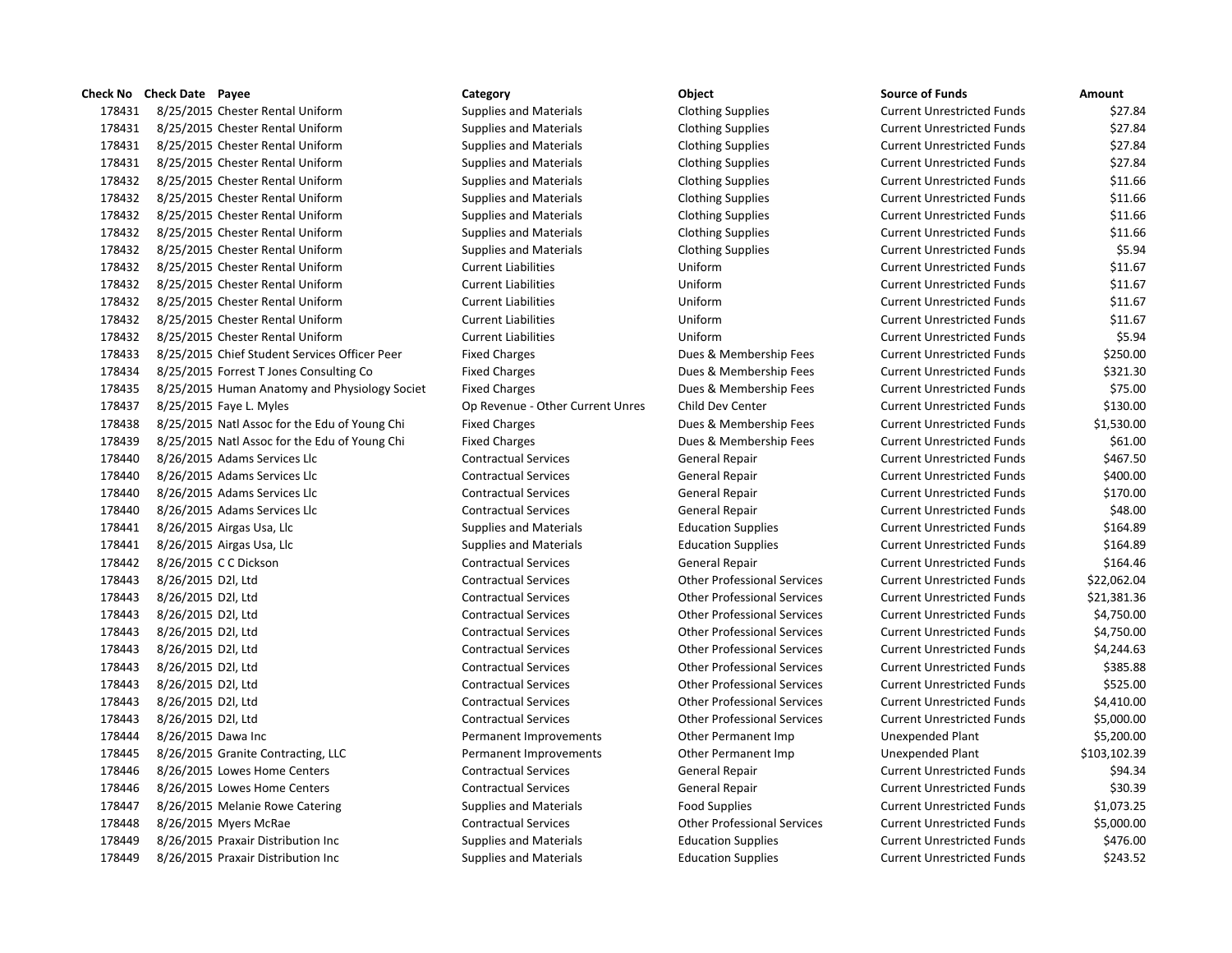8/26/2015 Praxair Distribution Inc Supplies and Materials Education Supplies Current Unrestricted Funds \$430.27 8/26/2015 Praxair Distribution Inc Supplies and Materials Education Supplies Current Unrestricted Funds \$95.89 8/26/2015 Praxair Distribution Inc Supplies and Materials Education Supplies Current Unrestricted Funds \$346.79 8/26/2015 Praxair Distribution Inc Supplies and Materials Education Supplies Current Unrestricted Funds \$95.89 8/26/2015 Quality Cleaning Janitorial Service Contractual Services Other Professional Services Current Unrestricted Funds \$395.00 8/26/2015 SCOIS Contractual Services Other Contractual Services Current Unrestricted Funds \$395.00 8/26/2015 Staffmark Contractual Services Other Professional Services Current Unrestricted Funds \$237.76 8/26/2015 Staffmark Contractual Services Other Contractual Services Current Unrestricted Funds \$237.76 8/26/2015 Staffmark Contractual Services Other Contractual Services Current Unrestricted Funds \$417.60 8/26/2015 Staffmark Contractual Services Other Contractual Services Current Unrestricted Funds \$529.70 8/26/2015 Staffmark Contractual Services Other Contractual Services Current Unrestricted Funds \$1,038.08 8/26/2015 Staffmark Contractual Services Other Professional Services Current Unrestricted Funds \$237.76 8/26/2015 Staffmark Contractual Services Other Contractual Services Current Unrestricted Funds \$489.47 8/26/2015 Staffmark Contractual Services Other Contractual Services Current Unrestricted Funds \$429.12 8/26/2015 U Save Auto Rental Travel Travel Current Unrestricted Funds \$55.05 8/26/2015 U Save Auto Rental Travel Travel Current Unrestricted Funds \$160.38 8/26/2015 Unifirst Corporation Contractual Services Other Professional Services Current Unrestricted Funds \$74.21 8/26/2015 LCI-LINEBURGER CONSTRUCTION INC Permanent Improvements Other Permanent Imp Unexpended Plant \$24,852.99 8/26/2015 Love Security Services Inc Contractual Services Other Contractual Services Current Unrestricted Funds \$432.00 178457 8/26/2015 Meltwater News US Inc Contractual Services Advertising Current Unrestricted Funds \$6,600.00 8/26/2015 Symplicity Corporation Contractual Services Other Contractual Services Current Unrestricted Funds \$2,500.00 8/26/2015 Vic Bailey Ford Equipment Motor Vehicle County Projects \$21,546.00 8/26/2015 Vic Bailey Ford Equipment Motor Vehicle County Projects \$300.00 178460 8/26/2015 American Airlines, Inc. Travel Travel Current Unrestricted Funds \$472.70 178460 8/26/2015 American Airlines, Inc. Travel Travel Current Unrestricted Funds \$256.70 178460 8/26/2015 American Airlines. Inc. Travel Travel Current Out of State Air Trans Current Unrestricted Funds \$466.70 178460 8/26/2015 American Airlines, Inc. Travel Travel Current Unrestricted Funds \$996.70 8/26/2015 Tropical Smoothie Cafe Current Assets Prepaid Expenses Current Unrestricted Funds \$298.00 8/31/2015 Arcpoint Labs Contractual Services Other Professional Services Current Unrestricted Funds \$30.00 8/31/2015 Caretaker Management Service Inc Contractual Services Other Contractual Services Current Unrestricted Funds \$1,205.00 8/31/2015 Caretaker Management Service Inc Contractual Services Other Professional Services Current Unrestricted Funds \$950.00 8/31/2015 Kone Inc. 6082 Contractual Services Other Contractual Services Current Unrestricted Funds \$440.00 8/31/2015 Love Security Services Inc Contractual Services Other Contractual Services Current Unrestricted Funds \$540.00 8/31/2015 Mid-Carolina Ahec, Inc. Contractual Services Other Professional Services Current Unrestricted Funds \$68.00 178468 8/31/2015 Ontario Investments, Inc. The Same Fixed Charges Leased To Own Equip Current Unrestricted Funds \$189.80 178468 8/31/2015 Ontario Investments, Inc. The Fixed Charges Leased To Own Equip Current Unrestricted Funds \$196.64 8/31/2015 Record Storage Systems Contractual Services Data Processing Serv Current Unrestricted Funds \$187.00 8/31/2015 Staffmark Contractual Services Other Contractual Services Current Unrestricted Funds \$522.59 8/31/2015 Staffmark Contractual Services Other Contractual Services Current Unrestricted Funds \$529.70 8/31/2015 Statista Inc Contractual Services Data Processing Serv Current Unrestricted Funds \$2,400.00 8/31/2015 Waste Management of the Carolinas Contractual Services Utilities Current Unrestricted Funds \$262.39 8/31/2015 Woolpert Inc. Permanent Improvements Fees, Arch, Eng & Other Unexpended Plant \$9,700.00 8/31/2015 Woolpert Inc. Permanent Improvements Reimbursables Unexpended Plant \$256.58 E0006599 8/11/2015 YTC Employee Travel Travel Travel In State Priv Auto Current Unrestricted Funds \$28.75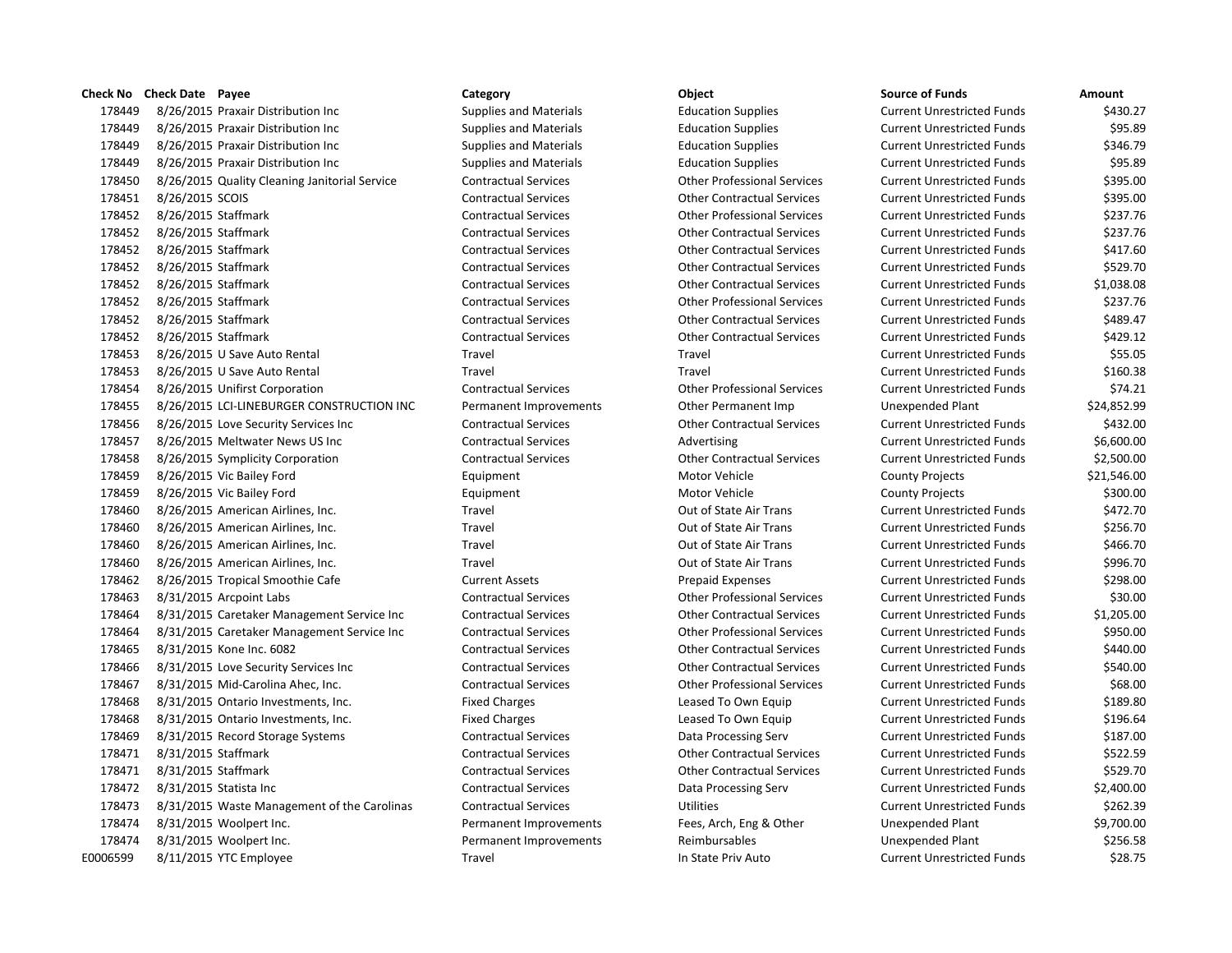|          | Check No Check Date Payee       | Category                    | Object                               | <b>Source of Funds</b>            | Amount     |
|----------|---------------------------------|-----------------------------|--------------------------------------|-----------------------------------|------------|
| E0006600 | 8/11/2015 YTC Employee          | Travel                      | Out of State Meals                   | <b>Current Unrestricted Funds</b> | \$73.00    |
| E0006600 | 8/11/2015 YTC Employee          | Travel                      | Out of State Priv Auto               | <b>Current Unrestricted Funds</b> | \$300.00   |
| E0006600 | 8/11/2015 YTC Employee          | Travel                      | Out of State Lodging                 | <b>Current Unrestricted Funds</b> | \$683.25   |
| E0006601 | 8/11/2015 YTC Employee          | Travel                      | In State Priv Auto                   | <b>Current Unrestricted Funds</b> | \$78.77    |
| E0006602 | 8/11/2015 YTC Employee          | Travel                      | Out of State Priv Auto               | <b>Current Unrestricted Funds</b> | \$17.77    |
| E0006603 | 8/11/2015 YTC Employee          | Travel                      | In State Priv Auto                   | <b>Current Restricted Funds</b>   | \$102.32   |
| E0006604 | 8/11/2015 YTC Employee          | Travel                      | In State Priv Auto                   | <b>Current Unrestricted Funds</b> | \$30.47    |
| E0006604 | 8/11/2015 YTC Employee          | Travel                      | Non Deductible Meals                 | <b>Current Unrestricted Funds</b> | \$7.00     |
| E0006605 | 8/11/2015 MRS Lucinda D. Sutton | Travel                      | In State Priv Auto                   | <b>Current Unrestricted Funds</b> | \$16.88    |
| E0006606 | 8/11/2015 YTC Employee          | Travel                      | In State Priv Auto                   | <b>Current Unrestricted Funds</b> | \$52.05    |
| E0006607 | 8/11/2015 YTC Employee          | Travel                      | In State Priv Auto                   | <b>Current Unrestricted Funds</b> | \$66.70    |
| E0006608 | 8/12/2015 YTC Employee          | Travel                      | In State Priv Auto                   | <b>Current Unrestricted Funds</b> | \$200.21   |
| E0006609 | 8/12/2015 YTC Employee          | Travel                      | In State Priv Auto                   | <b>Current Unrestricted Funds</b> | \$136.38   |
| E0006610 | 8/12/2015 YTC Employee          | Travel                      | In State Priv Auto                   | <b>Current Unrestricted Funds</b> | \$110.40   |
| E0006611 | 8/12/2015 YTC Employee          | Travel                      | In State Priv Auto                   | <b>Current Unrestricted Funds</b> | \$528.77   |
| E0006612 | 8/12/2015 YTC Employee          | Travel                      | Out of State Priv Auto               | <b>Current Unrestricted Funds</b> | \$90.86    |
| E0006612 | 8/12/2015 YTC Employee          | Travel                      | Out of State Meals                   | <b>Current Unrestricted Funds</b> | \$50.00    |
| E0006612 | 8/12/2015 YTC Employee          | Travel                      | Out of State Misc Travel             | <b>Current Unrestricted Funds</b> | \$5.00     |
| E0006613 | 8/12/2015 YTC Employee          | Travel                      | In State Priv Auto                   | <b>Current Unrestricted Funds</b> | \$758.99   |
| E0006614 | 8/12/2015 YTC Employee          | Travel                      | Out of State Priv Auto               | <b>Current Unrestricted Funds</b> | \$32.20    |
| E0006614 | 8/12/2015 YTC Employee          | Travel                      | Out of State Meals                   | <b>Current Unrestricted Funds</b> | \$57.00    |
| E0006615 | 8/12/2015 YTC Employee          | Travel                      | In State Priv Auto                   | <b>Current Unrestricted Funds</b> | \$79.36    |
| E0006616 | 8/12/2015 YTC Employee          | Travel                      | In State Priv Auto                   | <b>Current Unrestricted Funds</b> | \$103.77   |
| E0006617 | 8/12/2015 YTC Employee          | Travel                      | In State Priv Auto                   | <b>Current Unrestricted Funds</b> | \$47.14    |
| E0006618 | 8/12/2015 MRS Lucinda D. Sutton | Travel                      | In State Priv Auto                   | <b>Current Unrestricted Funds</b> | \$19.29    |
| E0006619 | 8/12/2015 YTC Employee          | Travel                      | Out of State Priv Auto               | <b>Current Unrestricted Funds</b> | \$32.29    |
| E0006619 | 8/12/2015 YTC Employee          | Travel                      | In State Priv Auto                   | <b>Current Unrestricted Funds</b> | \$84.19    |
| E0006620 | 8/13/2015 YTC Employee          | Travel                      | In State Priv Auto                   | <b>Current Unrestricted Funds</b> | \$21.22    |
| E0006621 | 8/13/2015 YTC Employee          | Travel                      | Out of State Air Trans               | <b>Current Unrestricted Funds</b> | \$327.10   |
| E0006621 | 8/13/2015 YTC Employee          | Travel                      | Out of State Lodging                 | <b>Current Unrestricted Funds</b> | \$799.02   |
| E0006622 | 8/13/2015 YTC Employee          | Travel                      | In State Priv Auto                   | <b>Current Unrestricted Funds</b> | \$80.61    |
| E0006623 | 8/13/2015 YTC Employee          | Travel                      | In State Priv Auto                   | <b>Current Unrestricted Funds</b> | \$23.60    |
| E0006624 | 8/17/2015 YTC Employee          | <b>Contractual Services</b> | <b>Education &amp; Training Serv</b> | <b>Current Unrestricted Funds</b> | \$1,527.75 |
| E0006625 | 8/17/2015 YTC Employee          | Travel                      | Out of State Meals                   | <b>Current Unrestricted Funds</b> | \$18.00    |
| E0006625 | 8/17/2015 YTC Employee          | Travel                      | Out of State Priv Auto               | <b>Current Unrestricted Funds</b> | \$225.40   |
| E0006626 | 8/25/2015 YTC Employee          | Travel                      | In State Priv Auto                   | <b>Current Unrestricted Funds</b> | \$90.33    |
| E0006627 | 8/25/2015 YTC Employee          | Travel                      | Out of State Priv Auto               | <b>Current Unrestricted Funds</b> | \$28.74    |
| E0006627 | 8/25/2015 YTC Employee          | Travel                      | Out of State Meals                   | <b>Current Unrestricted Funds</b> | \$48.00    |
| E0006627 | 8/25/2015 YTC Employee          | Travel                      | Out of State Other Trans             | <b>Current Unrestricted Funds</b> | \$234.00   |
| E0006627 | 8/25/2015 YTC Employee          | Travel                      | Out of State Misc Travel             | <b>Current Unrestricted Funds</b> | \$16.34    |
| E0006628 | 8/25/2015 YTC Employee          | Travel                      | In State Priv Auto                   | <b>Current Unrestricted Funds</b> | \$75.90    |
| E0006629 | 8/25/2015 YTC Employee          | Travel                      | In State Priv Auto                   | <b>Current Unrestricted Funds</b> | \$87.67    |
| E0006630 | 8/25/2015 YTC Employee          | Travel                      | In State Priv Auto                   | <b>Current Unrestricted Funds</b> | \$7.00     |
| E0006631 | 8/26/2015 YTC Employee          | Travel                      | In State Priv Auto                   | <b>Current Unrestricted Funds</b> | \$26.96    |